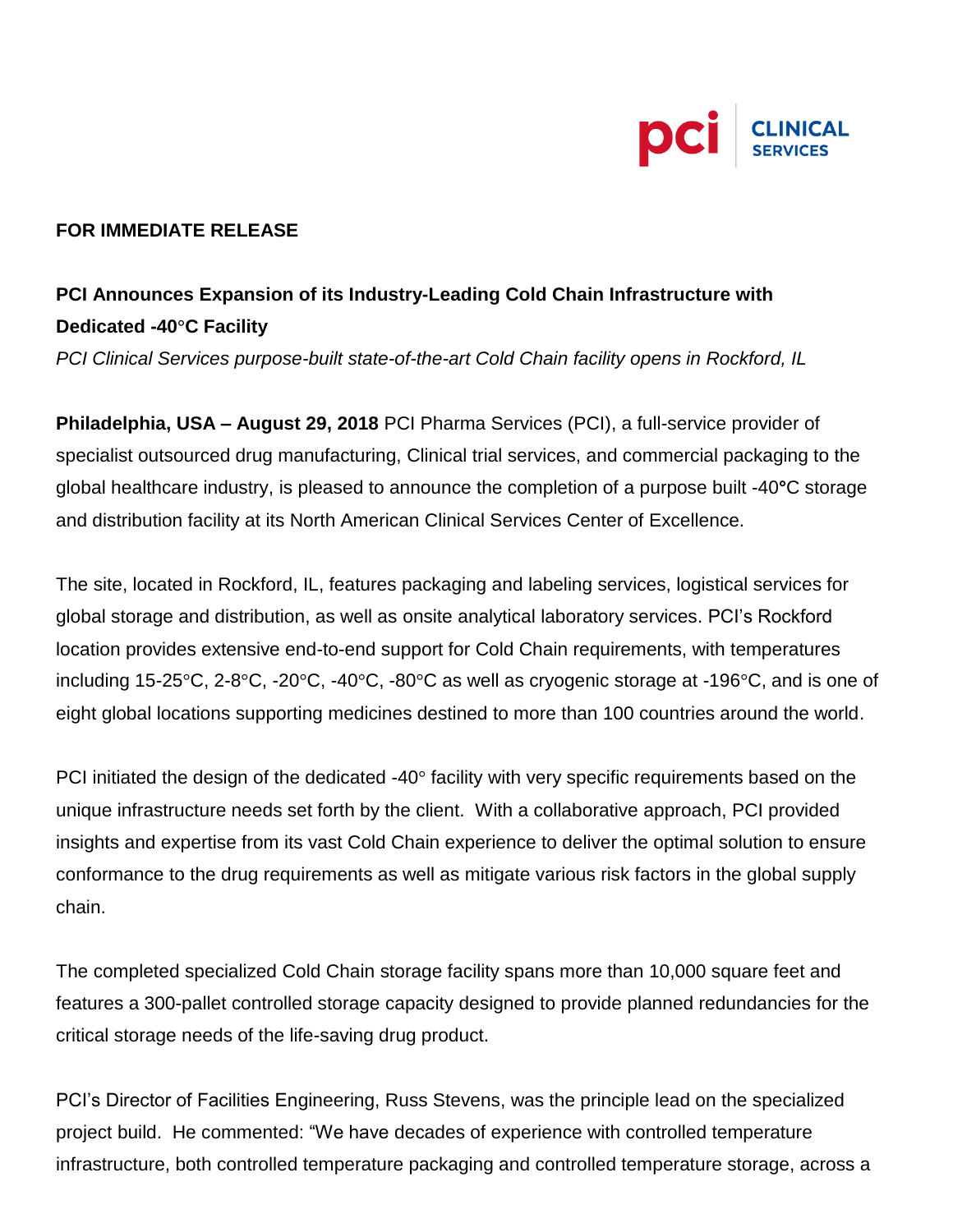broad range of environmental conditions. It is noteworthy that each temperature parameter provides for unique considerations in managing the conditions and mitigating risks. We engineered a multitude of installed mechanisms to assure continuity of supply, with redundancies in freezers and control units, as well as incorporating protections for infrastructure, fire, power, and many other factors, to the extent that we even took very specialized approaches to the engineering of the concrete foundation. It is truly cutting edge, to the degree that we are utilizing predictive technologies to help mitigate potential failure modes. It has been an amazing collaboration."

Commenting on the new facility, PCI Vice President and General Manager Global Clinical Operations & Supply, Brian Keesee, said: "The new -40**°**C facility not only demonstrates the Cold Chain expertise of the team here at PCI, but also demonstrates our dedication to our clients and the lengths we go to accommodate the needs of their specialized medicines - no matter the challenge. This particular application had some distinctly unique requirements. Being trusted to help support such an important therapy for patients in need around the world, the team really embraced the opportunity and delivered a fantastic solution. The positive client feedback has been very gratifying, and validated our goal to provide the industry leading customer experience. It is also very inspiring to know we are helping in the battle to treat and hopefully eradicate this disease around the world."

This facilities installation announcement is the latest reflecting PCI's commitment to ongoing expansion and investment in global Cold Chain infrastructure, as well as continuing to make considerable capital investments in facilities and capacity expansion. PCI's Philadelphia facility has recently completed a considerable build out of its 2-8°C Cold Chain storage, complementing other 2- 8°C investments across the existing PCI Cold Chain network around the world. Other investments have expanded PCI's frozen and cryogenic storage across its vast supply network.